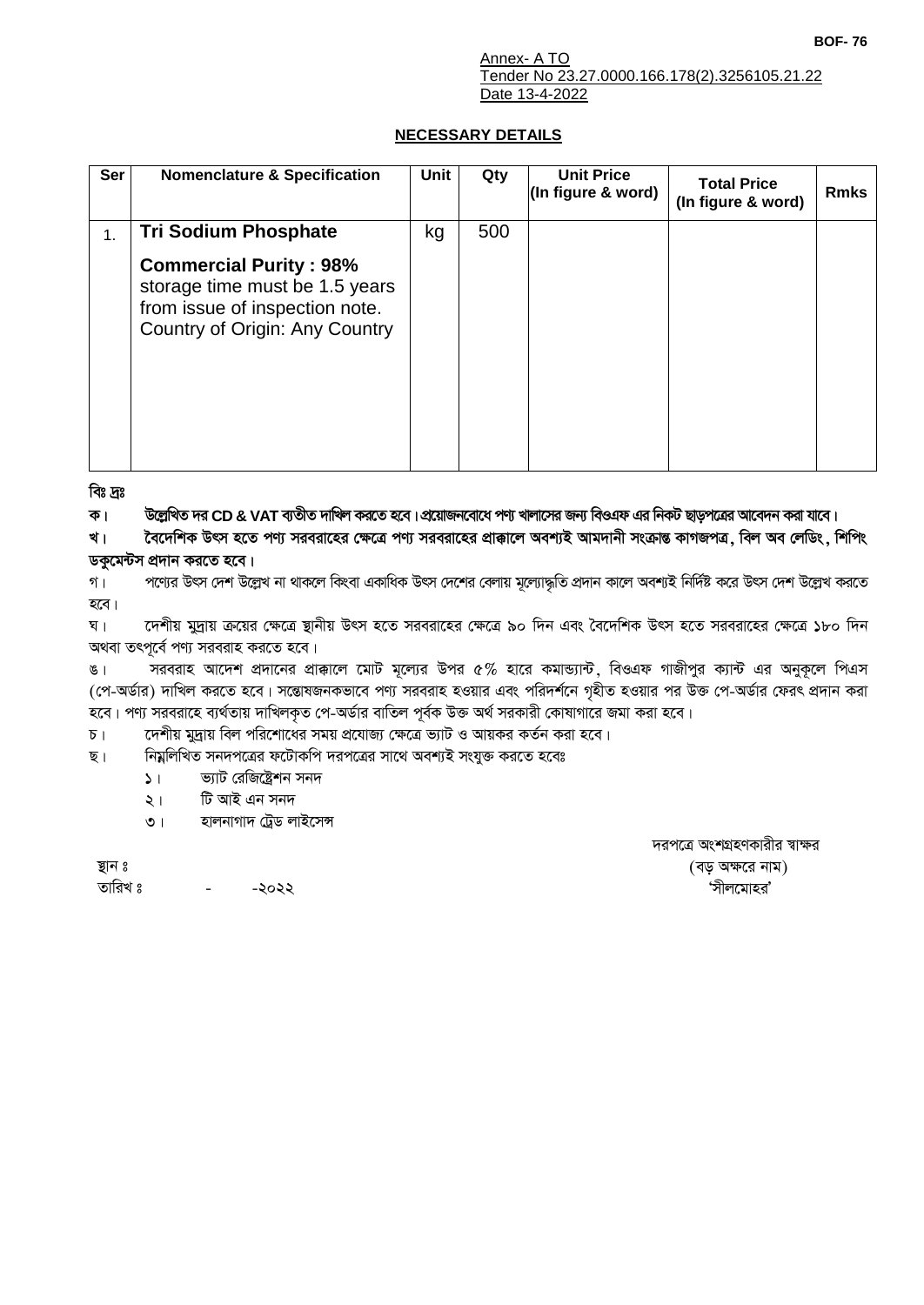**BOF-76** 

Annex- A TO Tender No 23.27.0000.166.178.3256105.21.22 Date 16-10-2021

## **NECESSARY DETAILS**

| Ser | <b>Nomenclature &amp; Specification</b>                                                                                                                                                                                                                                                       | Unit  | Qty   | Rates (Taka)<br>(In figure & word) | <b>Rmks</b> |
|-----|-----------------------------------------------------------------------------------------------------------------------------------------------------------------------------------------------------------------------------------------------------------------------------------------------|-------|-------|------------------------------------|-------------|
| 1.  | <b>Chromic-An-Hydride</b>                                                                                                                                                                                                                                                                     | kg    | 2,000 |                                    |             |
|     | <b>Commercial Purity: 99.5%</b><br>storage time must be 2 years<br>from issue of inspection note.<br>Country of Origin: Any Country                                                                                                                                                           |       |       |                                    |             |
| 2.  | <b>Ammonium Sulphate</b>                                                                                                                                                                                                                                                                      | kg    | 500   |                                    |             |
|     | <b>Commercial Purity Not Less</b><br>than 98%<br>storage time must be 2 years<br>from issue of inspection note.<br>Country of Origin: Any Country                                                                                                                                             |       |       |                                    |             |
| 3   | <b>Nitric Acid</b><br>Specific Gravity: 1.4<br><b>Purity: 65% (Min)</b><br>a. The amount of $H_2SO_4 \leq 0.08\%$<br>b. The amount of $N_2O_4 \leq 0.3\%$<br>c. Residue on ignition $\leq 0.03\%$<br>Storage time must be 1.5 years<br>from issue of inspection note.<br>Country: Any Country | Liter | 1,000 |                                    |             |
| 4.  | <b>Tri Sodium Phosphate</b>                                                                                                                                                                                                                                                                   | kg    | 500   |                                    |             |
|     | <b>Commercial Purity: 98%</b><br>storage time must be 1.5 years<br>from issue of inspection note.<br>Country of Origin: Any Country                                                                                                                                                           |       |       |                                    |             |

বিঃ দ্রঃ

ক। উল্লেখিত দর CD & VAT ব্যতীত দাখিল করতে হবে।প্রয়োজনবোধে পণ্য খালাসের জন্য বিওএফ এর নিকট ছাড়পত্রের আবেদন করা যাবে।

খ। বৈদেশিক উৎস হতে পণ্য সরবরাহের ক্ষেত্রে পণ্য সরবরাহের প্রাক্কালে অবশ্যই আমদানী সংক্রান্ত কাগজপত্র, বিল অব লেডিং, শিপিং ডকুমেন্টস প্রদান করতে হবে।

গ। Annex- A মোতাবেক পণ্য সরবরাহ করতে হবে।

পণ্যের উৎস দেশ উল্লেখ না থাকলে কিংবা একাধিক উৎস দেশের বেলায় মূল্যোদ্ধতি প্রদান কালে অবশ্যই নির্দিষ্ট করে উৎস দেশ উল্লেখ করতে ष । হবে।

দেশীয় মুদ্রায় ক্রয়ের ক্ষেত্রে স্থানীয় উৎস হতে সরবরাহের ক্ষেত্রে ৯০ দিন এবং বৈদেশিক উৎস হতে সরবরাহের ক্ষেত্রে ১৮০ দিন  $81$ অথবা তৎপূৰ্বে পণ্য সরবরাহ করতে হবে।

সরবরাহ আদেশ প্রদানের প্রাক্কালে মোট মূল্যের উপর ৫% হারে কমান্ড্যান্ট, বিওএফ গাজীপুর ক্যান্ট এর অনুকূলে পিএস  $\sqrt{2}$ (পে-অর্ডার) দাখিল করতে হবে। সন্তোষজনকভাবে পণ্য সরবরাহ হওয়ার এবং পরিদর্শনে গৃহীত হওয়ার পর উক্ত পে-অর্ডার ফেরৎ প্রদান করা হবে। পণ্য সরবরাহে ব্যর্থতায় দাখিলকৃত পে-অর্ডার বাতিল পূর্বক উক্ত অর্থ সরকারী কোষাগারে জমা করা হবে।

দেশীয় মুদ্রায় বিল পরিশোধের সময় প্রযোজ্য ক্ষেত্রে ভ্যাট ও আয়কর কর্তন করা হবে। ছ।

নিম্নলিখিত সনদপত্রের ফটোকপি দরপত্রের সাথে অবশ্যই সংযুক্ত করতে হবেঃ জ।

- ভ্যাট রেজিষ্ট্রেশন সনদ  $\mathcal{L}$
- টি আই এন সনদ  $\lambda$  |
- হালনাগাদ ট্ৰেড লাইসেন্স  $\circ$  |